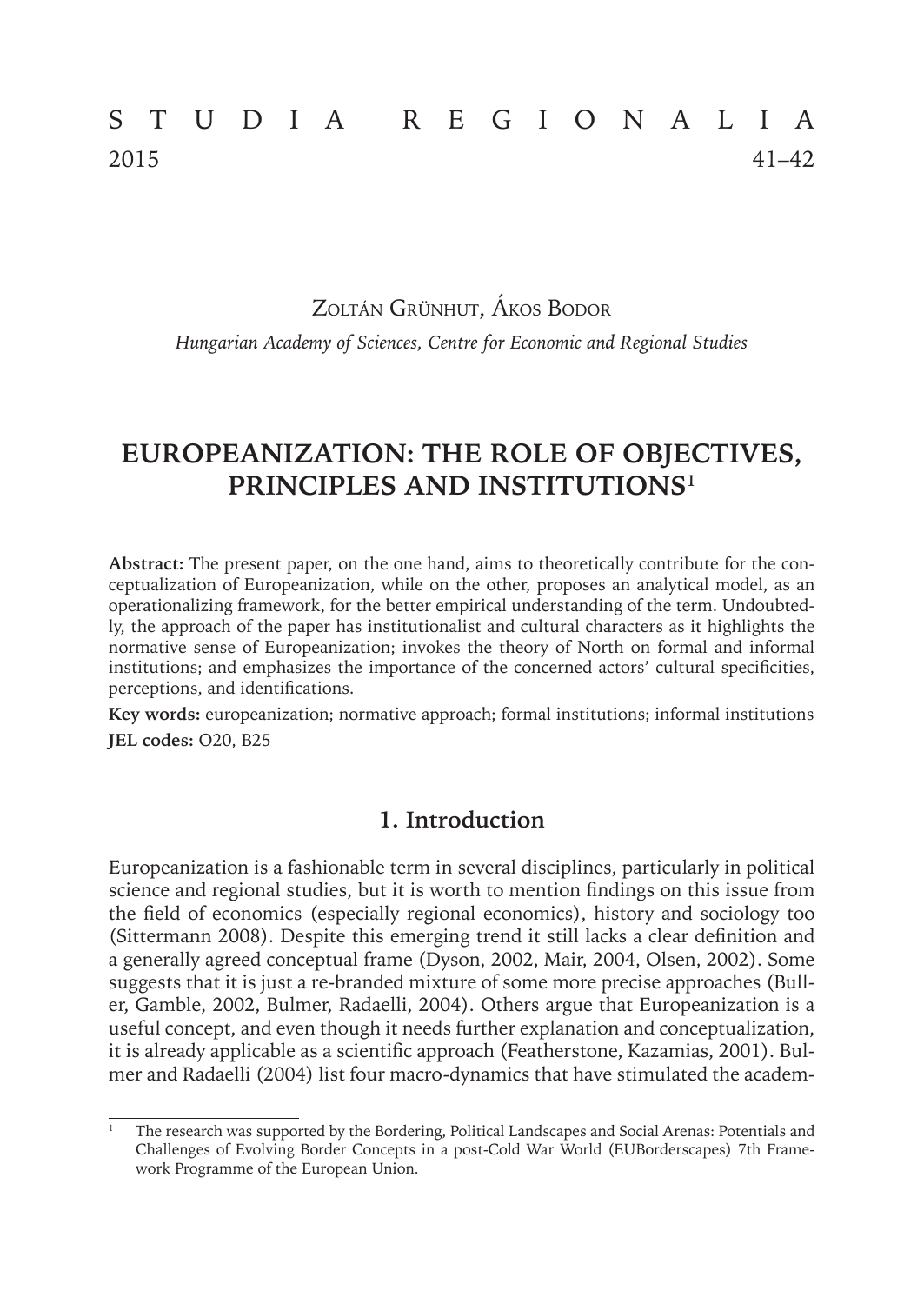ic discussions on and the conceptualization of Europeanization. They argue that one element was the institutionalization of European Single Market. Another key milestone was the introduction of Economic and Monetary Union and later the Euro-zone. The third component is identifiable as a continuous widening in the array of joint policies carried out at the supra-national level. And the last macro-dynamic was the EU enlargement, especially regarding to the post-Socialist new democracies (Bulmer, Radaelli, 2004). These historical agreements and processes have oriented academics' attention to the fact that something is really changing in Europe, something that needs to explain. However, to grab scientifically this phenomena it is still an ongoing effort with both confusing and promising outcomes.

An attempt to comprehensively conceptualize Europeanization, according to the guidelines of Sartori (1970, 1985) and Gerring (1999), would be a hard job, thus the present paper just aims to theoretically contribute to the exploration of the term, and at the same time to present an analytical model, a research design on how to take a step toward an operationalization and empirical test. At first, the paper presents a literature review on the definitions of Europeanization. As a second step, it sums up the main approaches relate to the term with special focus on the sociological conceptualizations. Then the article draws up a theoretical argument and a research design based on an institutionalist and cultural interpretation of Europeanization, particularly on the works of North (1990, 1991, 2003). Finally it has some concluding claims and remarks.

#### **2. The current debates and understandings of Europeanization**

Buller and Gamble (2002) highlights that '(I)*f a reasonably clear and coherent story can be told about the reasons for the introduction of the new concept of Europeanisation, the same cannot be said for the body of literature which has attempted to provide a definition of this term*' (ibid.: 6). As they note, Europeanization has gained emerging attention mainly because there was a need to explain what is going on at the EU level; how these processes at the supra-national level have an impact on the national actors; and how the latter ones could influence the EU structures and decisions. As Buller and Gamble (2002) argue, the definitional and conceptual confusions originate from the challenge that academics try to grab different aspects of the above mentioned interplays, and without a clear and comprehensive term they are continuously elaborating new ones. According to Radaelli (2000), most studies on Europeanization are focusing on what can be explained by the concept. These efforts aim to reveal and expand the extensional properties of the term, in other words, the class of entities to which Europeanization is applicable. As Radaelli (2000) states: '*This is probably the result of an early stage of research, when the analytic grid has to be broad enough as to accommodate a wide range of empirical observations that may have something to do with Europeanization*' (ibid.: 5). Thus, the intension of the term, the collection of properties covered by the concept needs more theoretical work to do. In order to support the findings of Buller and Gamble (2002), and Radaelli (2000) the paper presents a review on the existing literatures' definitional varieties.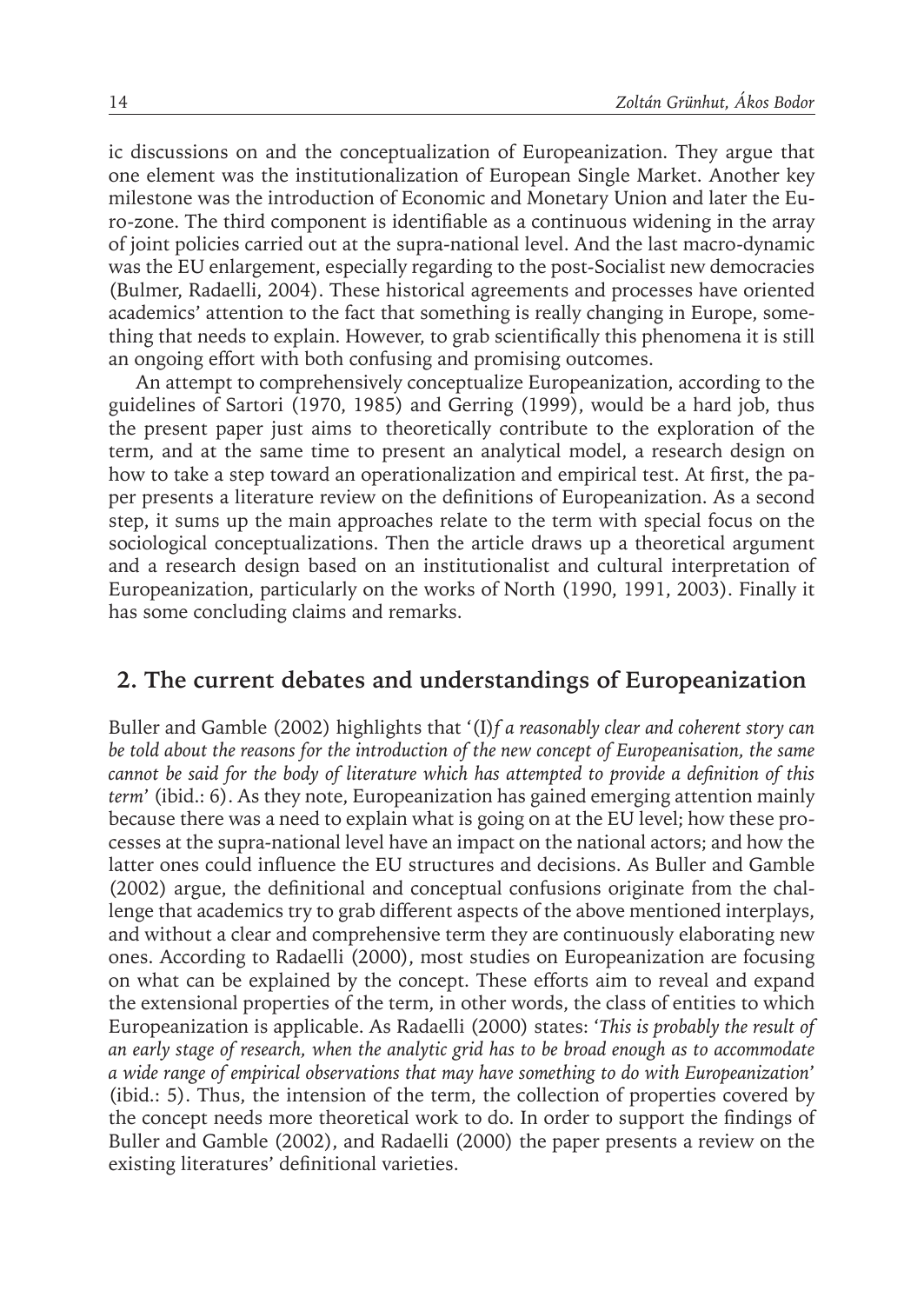For Lawton (1999) Europeanization means the de jure transfer of sovereignty from the national level to the European one. This is a solid and catchy interpretation that could reflect to some aspects of the cross-way casual interplays between the national and supra-national level, however it pays less attention to the question, what happens once after the powers were transferred, and the EU starts to use her competencies. In contrast to this definition Börzel (1999) emphasize the importance of European impacts on national level contextual factors. As she argues, Europeanization is a '*process by which domestic policy areas become increasingly subject to European policy-making*' (ibid.: 574). This interpretation is indisputably focusing on the top-down effects. Risse *et al.* (2001) similarly see Europeanization as an evolution of governance institutions at the supra-national level and how these institutions are affecting national/sub-national policies. They define the terms as '(T)*he emergence and development at the European level of distinct structures of governance, that is, of political, legal and social institutions associated with political problem-solving that formalise interactions among the actors, and of policy networks specialising in the creation of authoritative European rules*' (ibid.: 3). This definition, though takes into account the institutional evolution process at the supra-national level, dominantly argues that EU institutions, once they were established, should become problem-solving and governance-style entities in cooperation with the national/sub-national ones. Bulmer and Burch's (1998) interpretation is more obviously focusing on the top-down impacts. They refer to Europeanization as it is '*the extent to which EC/EU requirements and policies have affected the determination of member states' policy agendas and goals*' and '*the extent to which EU practices, operating procedures and administrative values have impinged on, and become embedded in, the administrative practices of member states*' (ibid.: 602).

Ladrech (1994), on the contrary, underlines that Europeanization is an '(I)*ncremental process re-orienting the direction and shape of politics to the degree that EC political and economic dynamics become part of the organizational logic of national politics and policy-making*' (ibid.: 69). This is much more a bottom-up interpretation as it argues that national level policy-formulation is not about exclusive domestic issues anymore, but at the same time it has to reflect to and influence effectively the EU dynamics too.

Featherstone and Kazamias (2001) point out that Europeanization is an interactive process of cooperation between the supra-national and national actors with divergent and convergent, and disharmonious and harmonious impacts and outcomes. As they stress, it is not just a two-ways policy process but an interdependent one between EU and national/sub-national players. In addition to these specificities, Featherstone and Kazamias (2001) argue that Europeanization has multiple economic and social consequences beyond the policy-formulation and decision-making aspects. Radaelli's (2000) definition also tries to catch this complexity of the term. He states that Europeanization can be describe as a '*processes of* (*a*) *construction* (*b*) *diffusion* (*c*) *institutionalisation of formal and informal rules, procedures, policy paradigms, styles, "ways of doing things" and shared beliefs and norms which are first defined and consolidated in the making of EU decisions and then incorporated in the logic of domestic discourse, identities, political structures and public policies*' (ibid.: 4). Radaelli's (2000) interpretation highlights three things about the term: (1) it argues that Europeanization can derive from different stages and forms of the policy process; (2) it stresses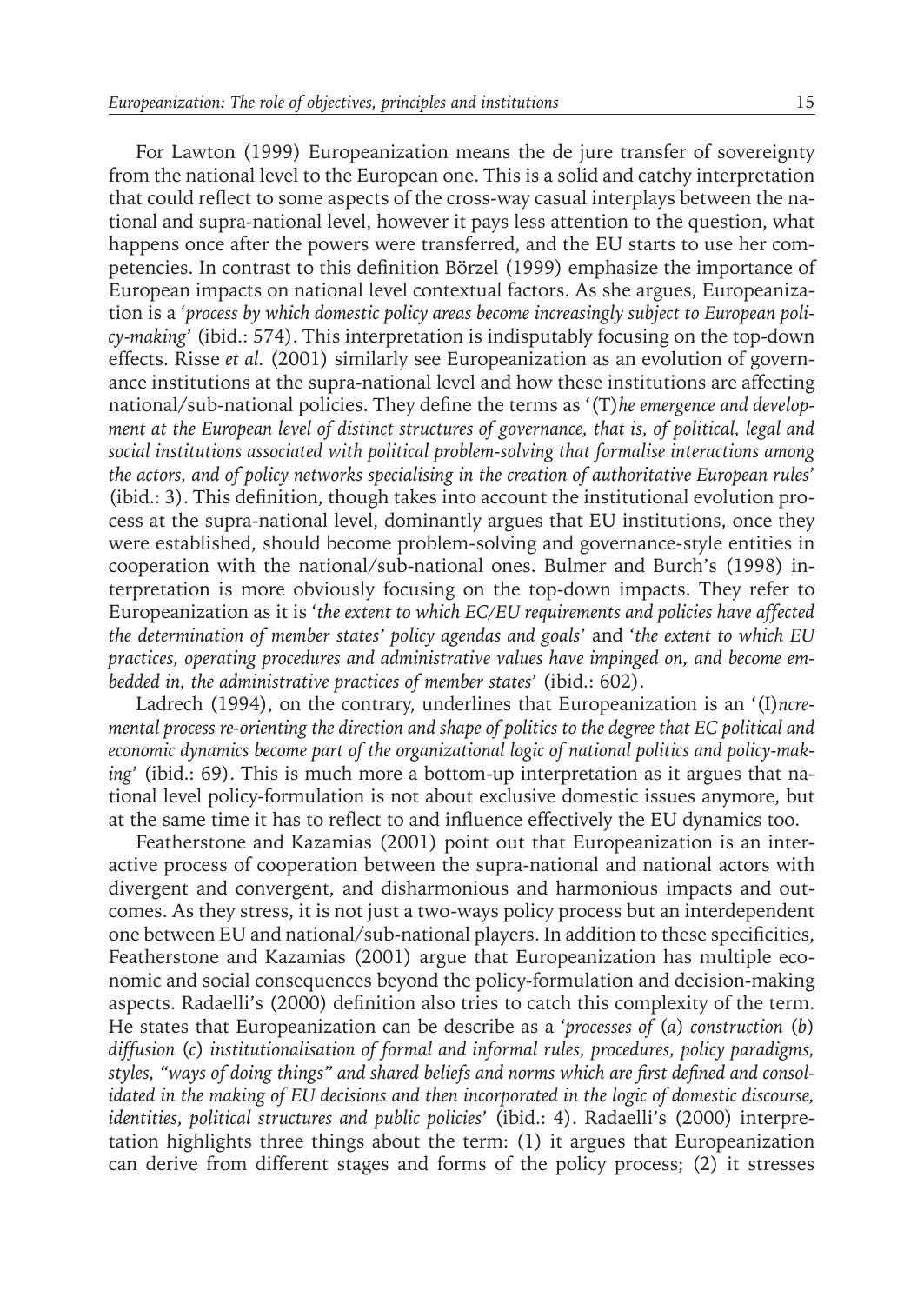that Europeanization affects individuals' (collectivities') intangible assets, such as values, beliefs, norms, behavior, and attitudes; (3) it underlines that although Europeanization is a two-ways process with interdependencies between the national and supra-national level actors, however its main sense should be understand as a mechanisms of impacts.

To sum up in short, basically there are two fundamental approaches relate to the term of Europeanization. On the one hand there is the bottom-up dimension which refers to the evolution of EU institutions as a complexity of different frameworks, targets, strategies, action plans, rules, regulations, practices, guidelines, methods, and directives. Much of these institutions are influenced in a bottom-up sense by the member states, their governments, parliaments, regions, EU representatives, and different kind of national/sub-national level players (such as business and lobby actors, advocacy groups, epistemic communities, expert groups, etc.). This is how the national level actors are continuously 'uploading' their policy interests to the EU level. On the other hand, the above mentioned EU institutions have multiple impacts on the political, legal, social, and business structures and processes of the member states. This is the top-down dimension which in a practical sense means 'downloading' from EU level to the national/sub-national one (Börzel, 2002). Thus, better to see Europeanization as a two-ways process entails both bottom-up (uploading) and top-down (downloading) mechanisms (Börzel, 2004, Bulmer, Radaelli, 2004, Howell, 2004, Radaelli, 2000). It should be underlined here that the concerned EU institutions, in an explicit and/or implicit way, are based on different interests, goals, objectives, principles, values, and norms, thus they have a normative character. These institutions are requirements about (1) what to achieve; and (2) how to achieve. Therefore, it is worth to emphasize that according to this sense of Europeanization, the 'what to achieve' aspect clearly determines crucial objectives, while the 'how to achieve' feature should be understood as demands of normative principles. These objectives and principles are strict conditions of the Europeanized policy implementation, and at the same time, this is how Europeanization aims to foster well-defined normative values, attitudes, rules, routines, and conventions among the member states' societies.

### **3. Theoretical approaches towards examination of Europeanization**

In the literature there are several approaches which aim to conceptualize Europeanization. Overwhelmingly these theoretical efforts relate to political science however there are some important findings from other disciplines too. Just to mention, on the one hand, in a historical perspective the term refers to the ongoing evolution of European cultural unity, how the different religious, ethnic, national and traditional roots are – at least for a certain extent – melting into a continental scale social agreement based on shared values, common heritage, and a sense of togetherness (Harmsen, Wilson, 2000). This unity is not equal to the political integration of Eu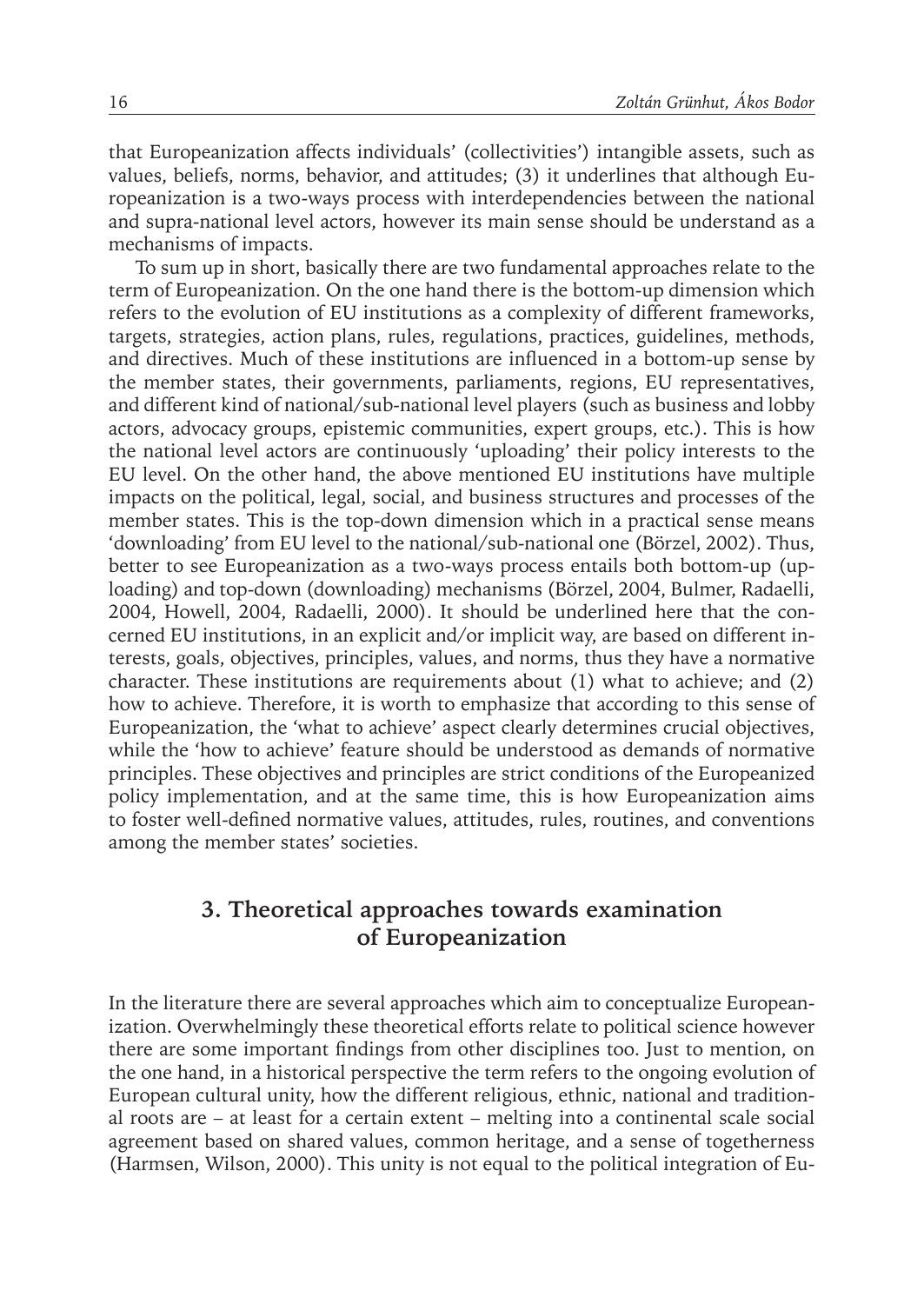rope though the two processes strongly interrelate. On the other hand, Europeanization as an approach of history could refer to the spread of European institutions, practices and customs well beyond the borders of the continent as a mean of colonization or – regarding to the recent trends – as EU Neighborhood Policy or strategic partnerships (Featherstone, 2003, Olsen, 2003).

A well-known economics approach interprets Europeanization as the mechanism of EU enlargement, how the economically less developed candidate or just join-in countries are financially supported to reach the standards of the member states. Thus, in this sense the term refers to modernization, catch-up processes and economic, fiscal convergence (Sitterman, 2008).

Börzel (2002) points out that Europeanization is a two-ways process where member states are motivated to 'upload' their national policy interests to the European level as by this incentive they could minimize the costs of 'downloading'. If at the supra-national level more and more policies are identical with the domestic ones, then the top-down impacts are negligible. Regarding this issue Börzel distinguishes three strategies: 'Pace-setting*, i.e. actively pushing policies at the European level, which reflect a member state's policy preference and allow to minimize implementation costs;*  foot-dragging*, i.e. blocking or delaying costly policies in order to prevent them altogether or achieve at least some compensation for implementation costs; and* fence-sitting*, i.e. neither systematically pushing policies nor trying to block them at the European level but building tactical coalitions with both pace-setters and foot-draggers*' (ibid.: 194 – highlights from the original one). Thus, this approach aims to conceptualize Europeanization through the strategic policy attitudes of the member states.

For Radaelli (2000) the core issue is: 'what is Europeanized and to what extent?' As he poses the true question, if everything is getting Europeanized then Europeanization becomes meaningless. Therefore, he elaborates a complex taxonomy about the domains of Europeanization, and by this device he proposes a conceptualization that is amenable for empirical analysis. At first, Radaelli (2000) distinguishes domestic structures and public policies as the two main components at the national level which are affected by the EU. Domestic structures encompass (1) political structures, (2) structures of representation and cleavages, and (3) cognitive and normative structures. The first one refers to institutions as intra- and intergovernmental relations, public administration, and legal structure. The second relates to political parties, pressure groups, and social-cleavage structures. While the third should be understood as different norms, values, identities, political legitimacy, governance traditions, and perceptions on Europe. Thus, according to Radaelli (2000) these are the domestic structural domains on which Europeanization has impacts. And these, EU-affected national structures contain actors and represent specificities which are also Europeanized in a sense. These latter domains are interpretable as players, styles, instruments, resources, paradigms, frames, and narratives which all influence national/sub-national policy-formulations.

Sociological approaches of Europeanization are mainly focusing on the relevant actors and their behavior. The rational choice perspective states that players accept the Europeanized 'way of doing things' because it makes different resources accessible for them. Thus, this interpretation characterizes actors as rational, goal-ori-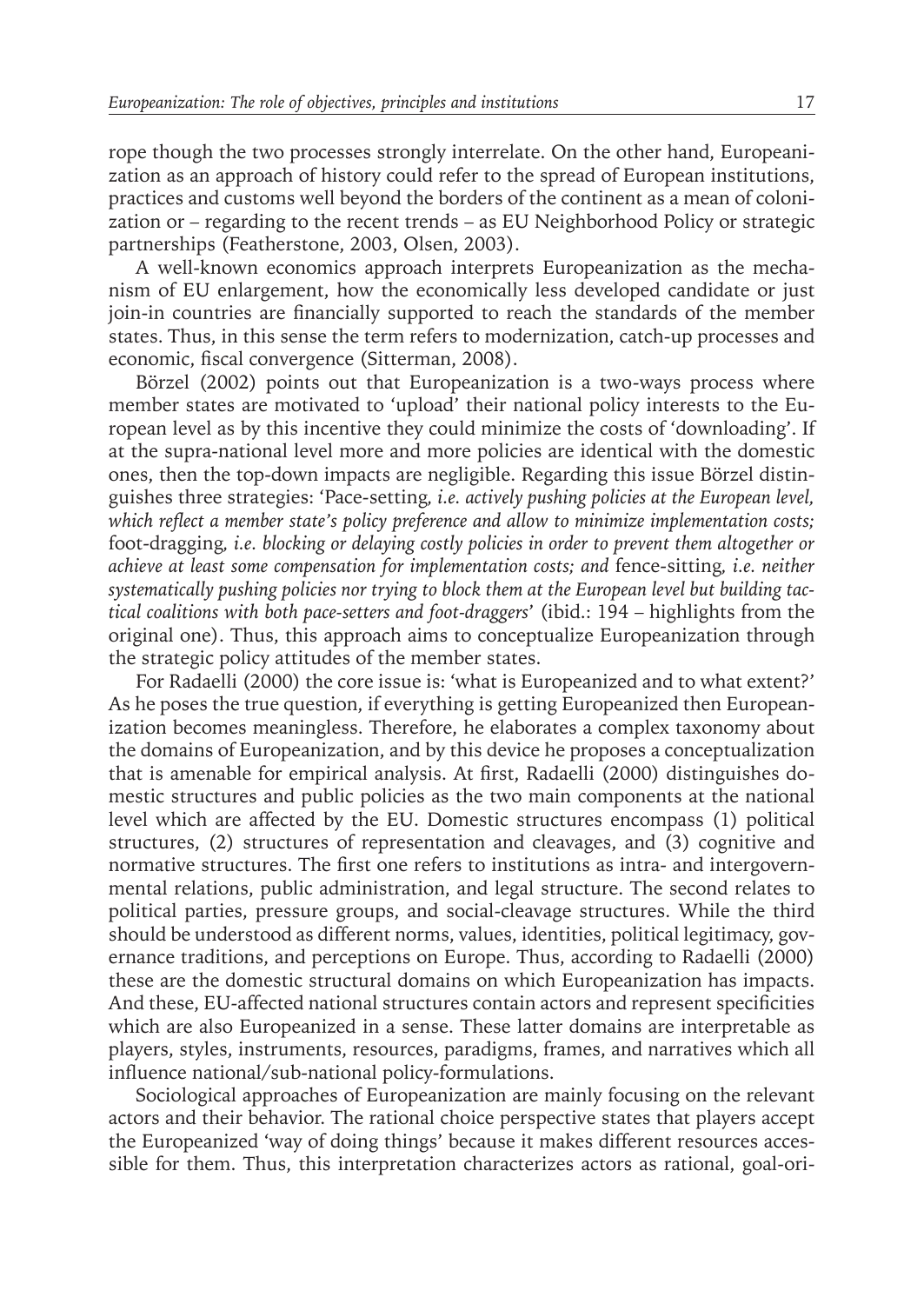ented, and purposeful (Börzel, 2003, March, Olsen 1989). As Sittermann (2008) underlines excellently: '(…) *actors need to have a clear idea of their preferences and try to use their own resources as effective as possible. In terms of the Europeanisation process this means that the EU can on the one hand be perceived as an external constraint on the actors' behavior and place. However, on the other hand the EU is as well a new evolving opportunity structure which provides – at least for some actors – additional means to attain their goals. In other words: The EU can contribute to a redistribution of resources between actors involved in a process*' (ibid.: 15).

The culturalist sociological approach highlights that actors' attitude is not influenced dominantly by rational thinking, but by the intention to fulfill social expectations, to keep the values, norms, rules, conventions, routines and customs of a cultural environment which is guided by a common understanding of socially accepted behavior (March, Olsen 1989). The process of Europeanization has impacts on this common understanding as it requires the realization of certain normative cultural factors (Beck, Grande 1997). Nonetheless, because of this, societies which dispose these cultural fundaments inherently could participate in the process of Europeanization much easier and more effectively (Börzel, Risse 2003).

Though these two sociological interpretations do not exclude each other, however the rational choice approach sees the impacts of Europeanization in a narrower sense as it focuses on how these processes affect players' behavior and acts regarding to their expanding opportunities. The culturalist understanding of the term, beside the impacts on rational choices, takes into consideration the normative character of Europeanization, and how this external objective-, principal-, and value-based supra-national efforts influence the collectively accepted norms, rules, conventions, routines, and customs of the member states' societies. As for this paper the normative character of Europeanization is a core definitional starting point thus it follows the culturalist understanding of the term.

## **4. The institutional approach of North as a theoretical background**

As it was mentioned, this paper invokes the institutionalist concept of Douglass C. North (1990, 1991) as a theoretical background for the analytical model to be proposed below. North's approach provides a well-elaborated frame to understand how institutions have crucial roles in social, political, and economic interactions, and how they interrelate for their common functionability. As North points out: '*Institutions are humanly devised constraints that structure political, economic and social interaction. They consist of both informal constraints* (*sanctions, taboos, customs, traditions, and codes of conduct*)*, and formal rules* (*constitutions, laws, property rights*)' (North, 1991, p. 97). He sees the evolution of institutions as an incremental process which connects past, present and future, and therefore, on the one hand, it represents both continuous change and constant stability, while on the other, it is fundamental for social interactions. North (2003) states clearly: '*Institutions exist to reduce uncertainty in the world.*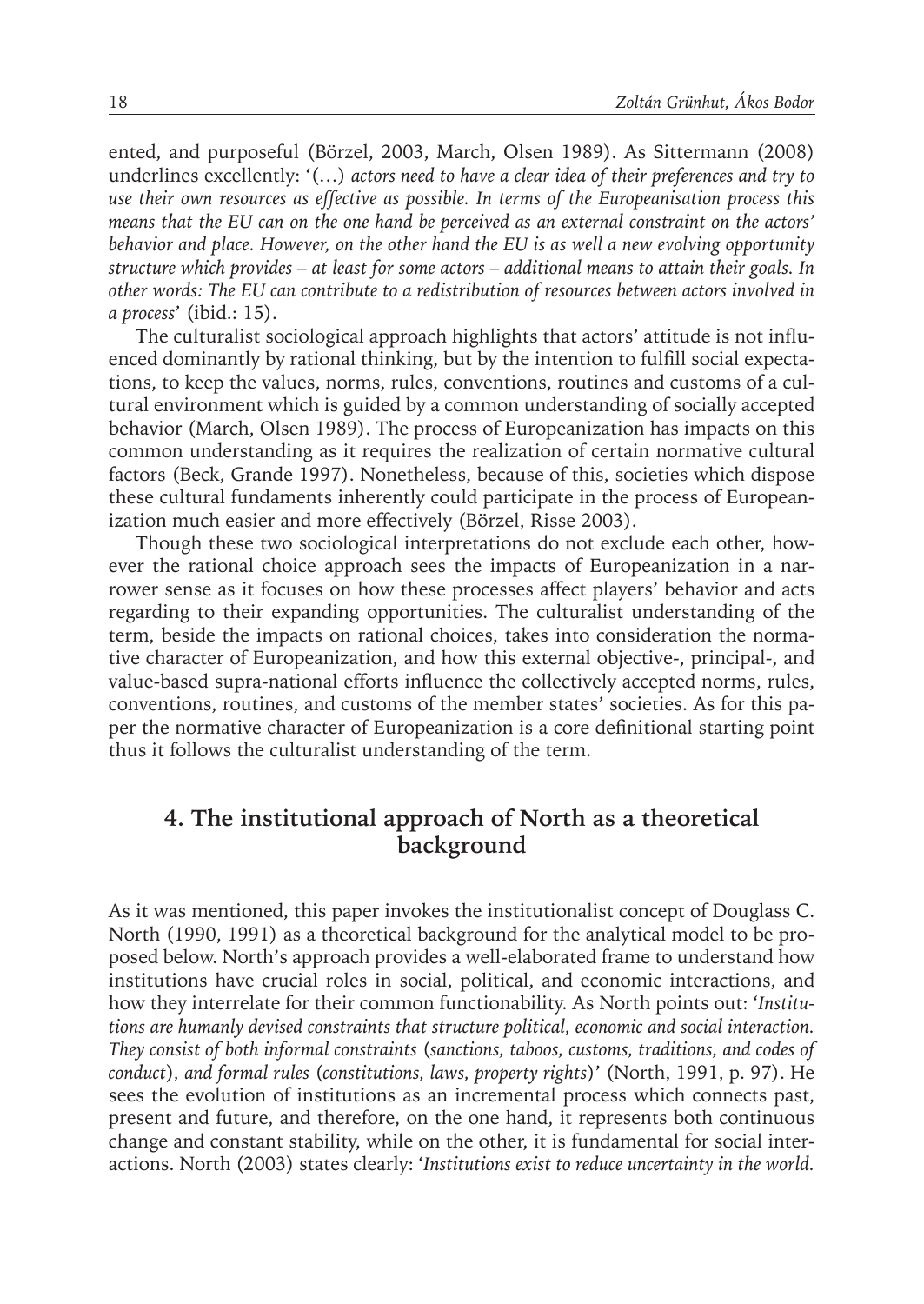*In a world without institutions we would not know how to deal with each other. Institutions are the incentive systems that structure human interaction. They can make predictable our dealings with each other every day in all kinds of forms and shapes*' (ibid.: 1). At this point, it is important to notice that for North institutions are especially relevant because of their impacts on social interactions, relations and cooperation, and on the transaction costs of these activities.

According to North informal institutions mean constraints which are part of the culture, and come from socially transmitted information. As he states: '*Culture provides a language-based conceptual framework for encoding and interpreting the information that the senses are presenting to the brain*' (North, 1990, p. 37). This individual encoding process is influenced by the socially accepted, and from generation to generation – as a collective heritage – transmitted values, conventions, routines, traditions, customs and other kind of cultural factors that are able to affect one's behavior and attitude. As these informal institutions are broadly respected in a given community thus it is in everyone's interest to keep them, and to impose sanctions on those who fail to observe them. Consequently, the social interactions, relations and cooperation become predictable primarily not because of one gains sufficient quality and quantity of information about the concerned other party, but because one believes that the other also keep the collective informal institutions.

Of course, in the modern world complexity of interactions, processes and decisions is continuously increasing, therefore beside the unwritten informal institutions there is an inevitable need for codification, for precisely formed constitutions, laws, rights, agreements, etc. In North's theory these latter ones are the formal institutions which include political (and judicial) rules, economic rules, and contracts. These rules are in a hierarchical relation, the more particular ones are always subordinated to the general rules. Thus, constitution is designed to be more costly to alter than a simple law, just as the latter is more costly to alter than an individual contract. As North sums up briefly: '*Political rules broadly define the hierarchical structure of the polity, its basic decision structure, and the explicit characteristics of agenda control. Economic rules define property rights that are the bundle of rights over the use and the income to be derived from property and the ability to alienate an asset or a resource. Contracts contain the provisions specific to a particular agreement in exchange*' (ibid.: 47). Surely, this typology is amendable but it covers up the main fields of rule-producing.

To be clear, informal and formal constraints are separable in a theoretical sense however practically they are functioning well together as an institutional unity. The effectiveness of formal rules requires that these constraints should be in harmonization with the informal ones. In absence of this, enforcement needs serious and costly efforts. Of course, sometimes there could be a need to change the informal constraints, yet as these are culturally evolved and socially transmitted, to implement successfully an intention like this it demands time and more comprehensive strategies (teaching, learning, etc.) than simple law-making.

Finally, another crucial element in North's theory is the distinction between institutions and organizations. By this, he distinguishes 'rules' from the 'players' which is important as the '*purpose of the rules is to define the way the game is played. But the objective of the team within that set of rules is to win the game – by a combination*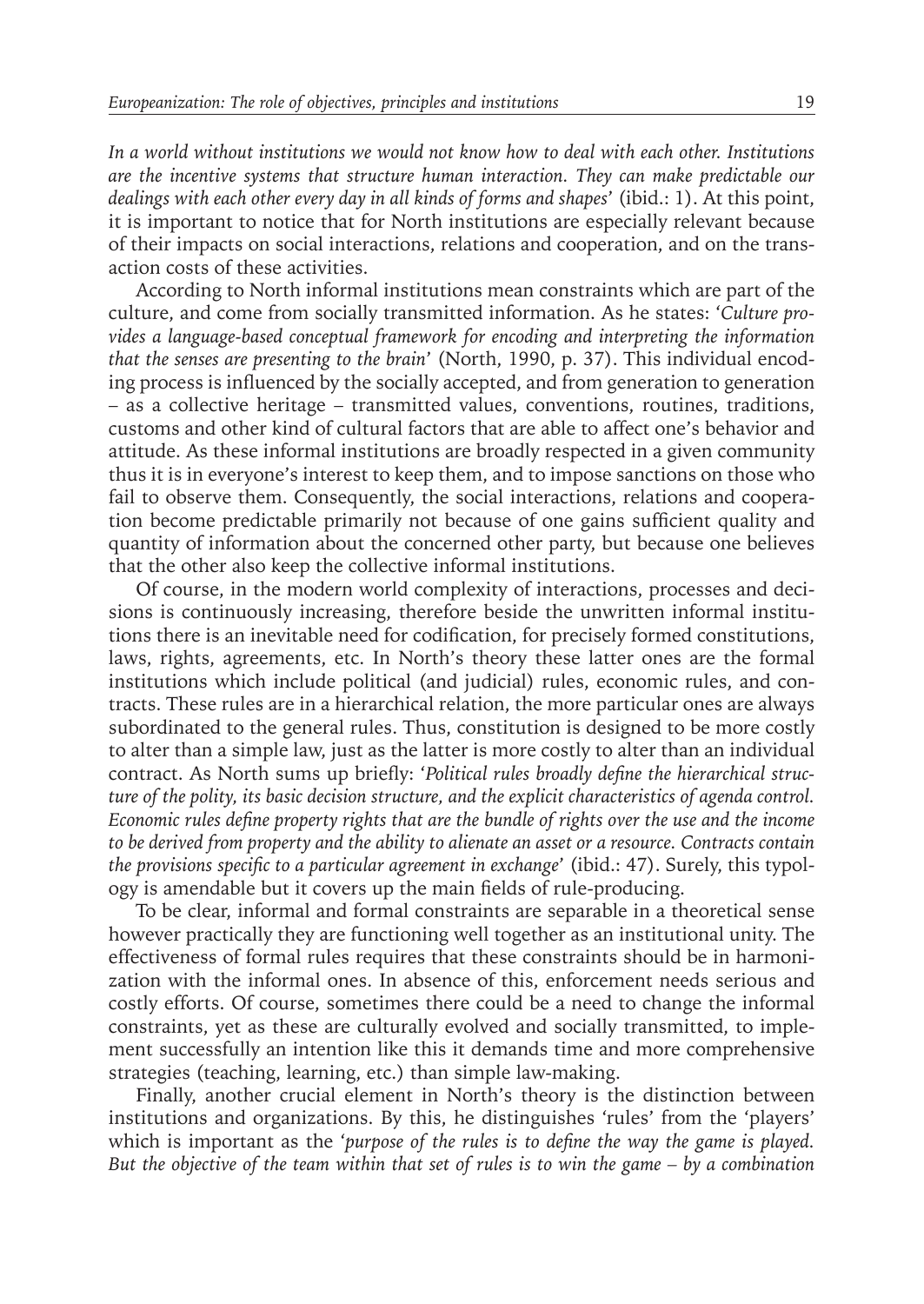*of skills, strategy, and coordination; by fair means and sometimes by foul means*' (ibid.: 5). To differentiate institutions from the organizations (or actors in a wider sense) it is necessary as the roles of the formers could be assessable just through the acts of the latter ones. According to North organizations could be political bodies (such as political parties, government, ministries, local or territorial governments, etc.), economic bodies (firms, unions, companies, agencies, networks, etc.), social bodies (churches, clubs, associations), and educational bodies (schools, universities, vocational training centers). As he points out, these bodies are groups of individuals bound by common purpose to achieve objectives. Regarding to the interplay between institutions and organizations North emphasize that '*both what organizations come into existence and how they evolve are fundamentally influenced by the institutional framework. In turn they influence how the institutional framework evolves*' (ibid.: 5).

### **5. An analytical model on the normative sense of Europeanization**

In the following, the paper aims to present an analytical model on Europeanization, a research design that could be a possible framework for a comprehensive approach on understanding the term. It gives an institutional and cultural interpretation of Europeanization, and takes into consideration the normative sense of the notion and its two-ways cross-impacts between the supra-national and the national/ sub-national levels. This analytical model, at most, targets to reveal the specificities (strong and weak points, promising and challenging aspects) of Europeanization and not the casual backgrounds of it.

To explain the model, primarily it needs to describe the components of it. First we have to elaborate an assumption that a given policy sector is part of the Europeanized processes. As an analyzed dimension this policy sector is the first component of the model. To investigate that the given dimension is influenced by the two-ways cross-impacts of Europeanization we have to be able to identify normative objectives and related principles in conjunction with it. In a practical sense it means that we need to single out objectives and related principles regarding to the analyzed dimension at first in supra-national (EU-level) formal institutions (so in different resolutions, strategies, action plans, guidelines, frameworks, etc. accepted by the EU), and also in national/sub-national formal institutions (constitution, laws, resolutions, etc.) too.

To sum up, so far we mentioned five components of the model: dimension (the analyzed policy sector); dimensional objectives ('what to achieve' aspect); related dimensional principles ('how to achieve' aspect); supra-national formal institutions; national/sub-national formal institutions. This first pillar of the model, in a methodological sense, mostly requires qualitative document- and content-analysis (i.e. secondary) methods.

To move on, the sixth component is the actors or players. They are the ones who are responsible to realize or implement the dimensional objectives ('what to achieve' aspect) according to the related dimensional principles ('how to achieve'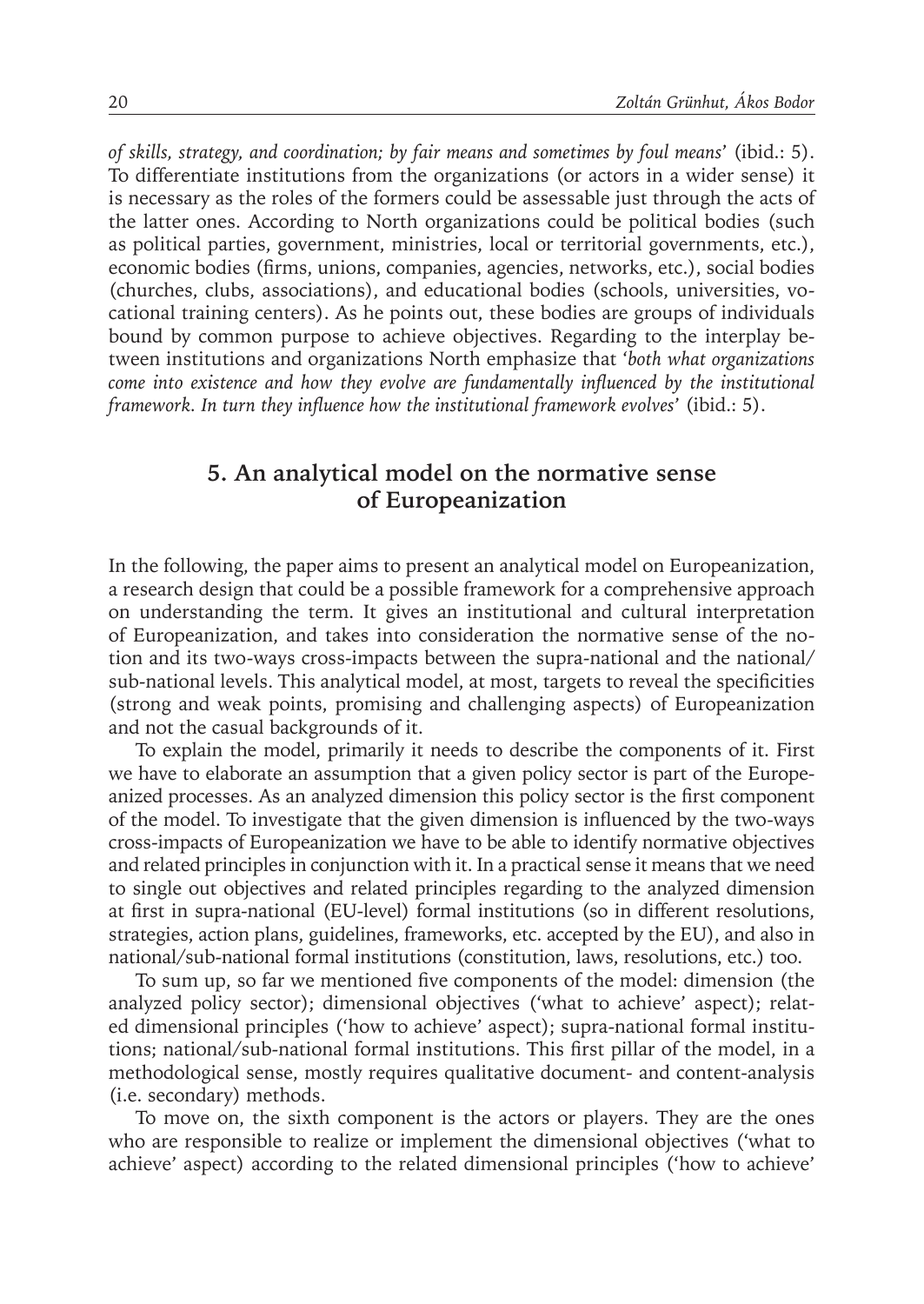aspect). These actors and players could be decision-makers, policy experts, stakeholders, beneficiaries, members of networks, epistemic communities and organizations, and collective entities like inhabitants of a given settlement, region, or a state as well. They should be understood as target groups of the research: the broader we analyze them the more comprehensive will be our knowledge on the given dimension's Europeanized features.

How to investigate these actors and players? To answer this, we should take into consideration again the normative sense of Europeanization, the 'what to achieve' and 'how to achieve' aspects. This latter one, the principles are clear requirements regarding to the actors' and players' informal institutions, or to say, regarding to their collectively accepted, socially transmitted and internalized values, norms, codes, rules, taboos, customs, and attitudes. At the same time, the former aspect, the objectives demand a certain extent of positive perception and identification from the same actors and players as to implement policies without commitment raises doubts about efficiency.

Therefore, the second pillar of the model incorporates three components: the given actors and players; their informal institutions; and their perceptions and identifications. It is out of question that the investigation of this second pillar needs



# **Bottom-up Europeanization**

Fig. 1. The components of the analytical model Source: Authors' elaboration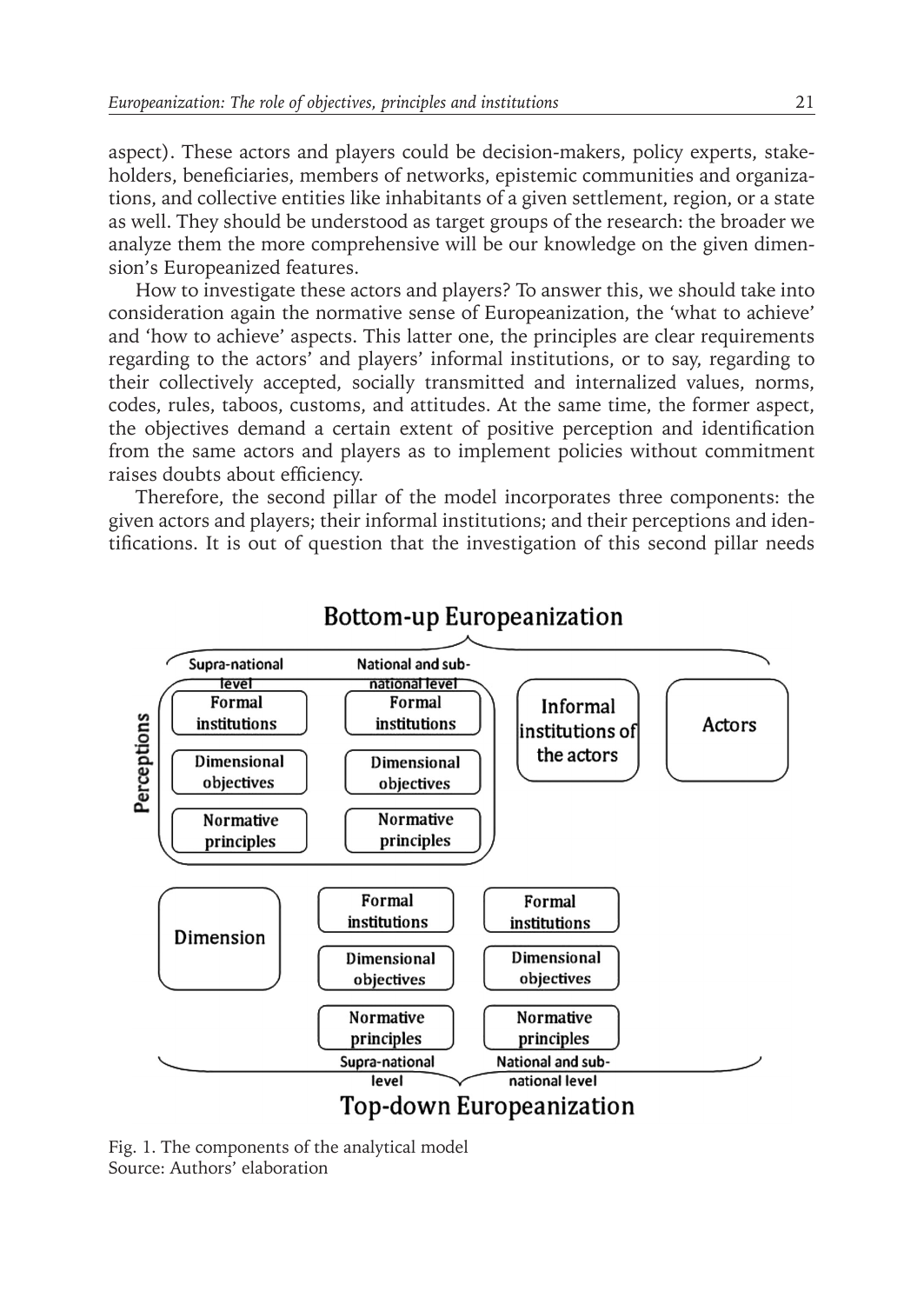primer, both qualitative and quantitative empirical methods (most possibly face-toface surveys, in-depth interviews, and focus group experiments).

The logical reasoning behind the model is quite simple: the normative objectives and the related principles of the given dimension adopted and published in different supra-national and national/sub-national formal institutions should harmonize to each other smoothly in a cross-level sense. This is the top-down (or downloading) aspect of Europeanization. On the other side, the concerned actors' and players' informal institutions need to be compatible to the requirements of the normative principles, while the actors should have positive perceptions on (in other words: they should identify themselves with) the national/sub-national and supra-national objectives and principles. This latter one is the bottom-up (or uploading) aspect of Europeanization. How each sides, the top-down and bottom-up aspects work, tell us the strong, weak, challenging, and promising features of Europeanization regarding to the analyzed dimension.

The model provides a broad and comprehensive enough framework for the investigation of Europeanization. Though it is applicable for wide comparisons, it is also suitable for one-case-based single study too. In a conceptual sense it encompasses several, partly similar definitional terms, as the top-down pillar of the model reflects to harmonization, convergence, and multi-level governance, while the bottom-up one to cosmopolitanism (described in the work of Beck, Grande, 2007, and Münch, 2001). Yet, our analytical method unifies these approaches in a more comprehensive theoretical context. To highlight again, our model just aims to reveal the specificities of Europeanization regarding to the selected dimension (or policy sector), and it does not intend to identify the casual mechanisms behind the empirical experiences. Of course, it is important to find out what causes what; why do the national/sub-national formal institutions harmonize with the supra-national ones, if they do, and what is the reason behind, if they do not; why do the actors or players have compatible informal institutions with the normative principles, if they do have, and what is the reason behind, if they do have not; why do the actors or players have positive perceptions on the objectives and principles, if they do have, and what is the reason behind, if they do have not. These are crucial questions however in a first step we should catch a broad enough and well-grounded picture on the specificities of Europeanization, and just after that we will be able to elaborate a more in-depth analysis on the casual factors.

#### **6. Conclusion**

Bluntly speaking, it is still hard to be sure if Europeanization is a real scientific concept or more like a practical mean that could grab the attention of EU decision-makers, and through them, to acquire EU funds for research. Though there are some dedicated papers in the literature which aim to explain why and how Europeanization is something else than the other existing approaches, yet to find a clear definition and a comprehensive concept needs serious tries. And of course, without solid conceptual background it is risky to elaborate any theoretical arguments.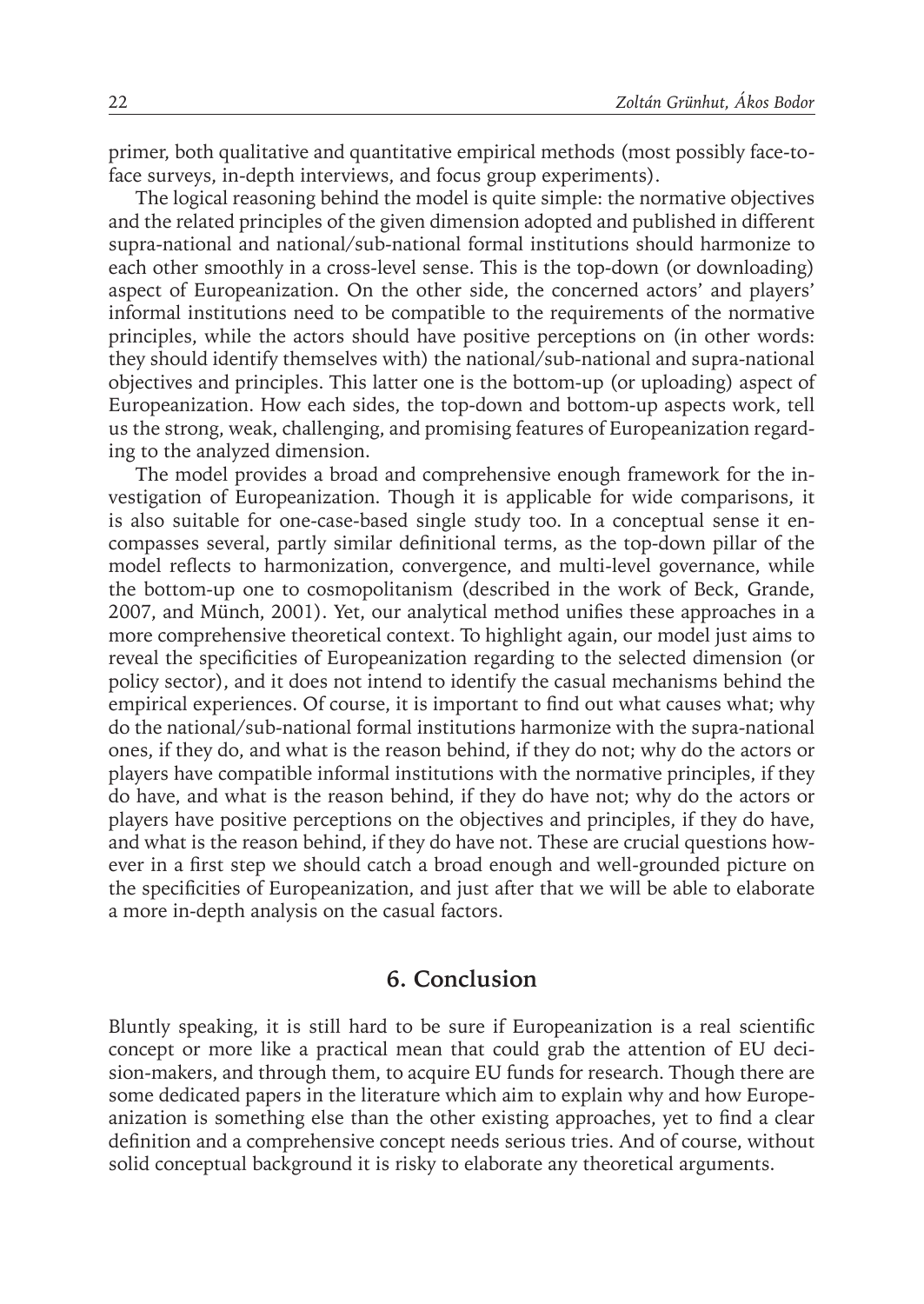Because of these dilemmas, this paper aimed to contribute for two things: firstly, to think over again the concept of Europeanization and take into consideration the normative sense of the notion; while secondly, to propose an analytical model, a research design amenable for empirical tests based on the previous theoretic findings of Europeanization, and the well-developed institutionalist approach of North.

As we understand, Europeanization is not an overwhelmingly new approach as it has strong ties to other concepts, like harmonization, convergence, multi-level governance, and cosmopolitanism. Yet, it may be a progressive scientific attempt to combine these concepts as elements of a more comprehensive and normative phenomenon, this should be Europeanization, that could explain the complex twoways processes and cross-way impacts in Europe between the different levels. However, this term needs to be conceptually clear, operationalizable and empirically testable otherwise it does not help us to understand our research problems. The model described in this paper attempts to step forward on the track of crystallizing Europeanization through an institutional and cultural interpretation of the notion.

#### **References**

- Beck U., Grande E., 1997, *Cosmopolitan Europe.* London: Polity, John Wiley and Sons.
- Börzel T.A., Risse T., 2003, *Conceptualizing the Domestic Impact of Europe,* [in:] Featherstone K., Radaelli C.M. (eds.), *The Politics of Europeanization*. Oxford: Oxford University Press, pp. 57–80.
- Börzel T.A., 1999, *Institutional Adaptation to Europeanization in Germany and Spain.* "Journal of Common Market Studies" Vol. 37, No. 4, pp. 573–596.
- Börzel T.A., 2002, *Pace-Setting, Foot-Dragging, and Fence-Sitting: Member State Responses to Europeanization.* "Journal of Common Market Studies" Vol. 40, No. 2, pp. 193–214.
- Börzel T.A., 2003, *How the European Union Interacts with its Member States.* Institut für Höhere Studien Political Science Series, No. 93.
- Börzel T.A., 2004, *How the European Union Interacts with its Member States*, [in:] Lequesne C., Bulmer S. (eds.) *Members States and the European Union*. Oxford: Oxford University Press, pp. 45–69.
- Buller J., Gamble A., 2002, *Conceptualising Europeanisation.* "Public Policy and Administration" Vol. 17, No. 2 (Summer), pp. 4–24.
- Bulmer S., Burch M., 1998, *Organizing for Europe: Whitehall, the British State and the European Union.* "Public Administration" Vol. 76, No. 4. pp. 601–628.
- Bulmer S.J., Radaelli C.M., 2004, *The Europeanisation of National Policy*. "Queen's Papers on Europeanisation" 2004/ No. 1.
- Dyson K., 2002, *Introduction: EMU as Integration, Europeanization, and Convergence*, [in:] Dyson K. (ed.), *European States and the Euro*. Oxford: Oxford University Press, pp. 1–27.
- Featherstone, K., Kazamias G. (eds.), 2001, *Europeanization and the Southern Periphery*. London: Frank Cass.
- Featherstone K., 2003, *In the Name of Europe*, [in:] Featherstone K., Radaelli C.M. (eds.), *The Politics of Europeanization*. Oxford: Oxford University Press, pp. 3–26.
- Gerring J., 1999, What Makes a Concept Good? A Criterial Framework for Understanding Concept Formation in the Social Sciences. "Polity" Vol. 31, No. 3, pp. 357–393.
- Harmsen R., Wilson T.M., 2000, *Introduction: Approaches to Europeanization.* "Yearbook of European Studies" Vol. 14, pp. 13–16.